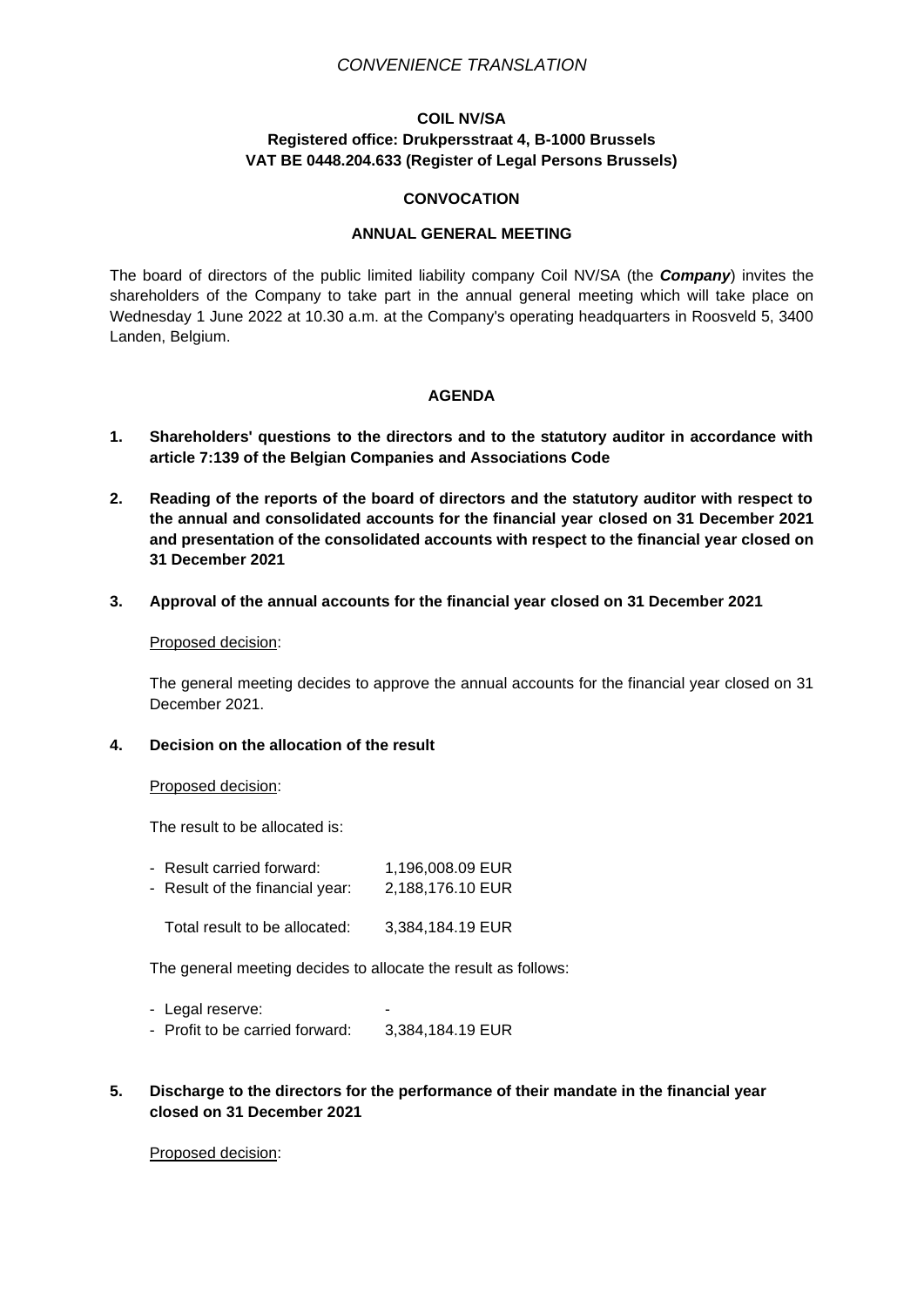# *CONVENIENCE TRANSLATION*

The general meeting decides to grant discharge to each of the directors, by specific and individual vote for each of them, for the performance of their mandate during the financial year closed on 31 December 2021.

## **6. Discharge to the statutory auditor for the actions taken in the context of his supervisory mandate for the financial year closed on 31 December 2021**

## Proposed decision:

The general meeting decides to grant discharge to the statutory auditor for the actions taken in the context of his supervisory mandate during the financial year closed on 31 December 2021.

## **7. Renewal of the mandates of Finance & Management International NV and of Mr. Patrick Chassagne as directors**

#### Proposed decision:

The general meeting decides to renew the mandates of Finance & Management International NV and of Mr. Patrick Chassagne as directors of the Company. Their term of office will expire immediately after the ordinary general meeting which will be called upon to approve the annual accounts for the financial year ending on 31 December, 2027.

The general meeting decides that the director mandate of Finance & Management International NV shall be unpaid, save future decision of the general meeting in this respect. The general meeting decides to set the remuneration of the director mandate of Patrick Chassagne at EUR 132.000 per year.

#### **8. Power of attorney**

#### Proposed decision:

The general meeting decides to grant a special proxy to Ms Florence Colpaert, Ms Natalya Hrechdakian and Mr Vadim Van Poppel, c/o Lydian, Havenlaan 86c b113, 1000 Brussels, all acting individually and with the power of substitution, to undertake all actions necessary or useful for the filing of the aforementioned decisions in view of the publication in the Annexes to the Belgian Official Gazette (including the signature of all publication forms and other documents).

## **9. Other topics**

# \* \* \*

# **ADMISSION CONDITIONS AND HOW TO VOTE**

A shareholder who wishes to attend this meeting must, in accordance with article 36 of the articles of association, inform the Company of his/her/its intention, in accordance with the conditions set out below:

The holders of dematerialised shares must deposit a certificate at the Company's exploitation office (Coil NV/SA, Roosveld 5, B-3400 Landen) to this end, drawn up by the recognised account holder or by the settlement institution, which determines the unavailability of the dematerialised securities up to the date of the general meeting, no later than five free days before the general meeting (i.e. at the latest on 26 May 2022). This certificate can also be sent via e-mail, no later than five free days before the general meeting (i.e. at the latest on 26 May 2022), to the following e-mail address: [legal.notices@coil.be.](mailto:legal.notices@coil.be)